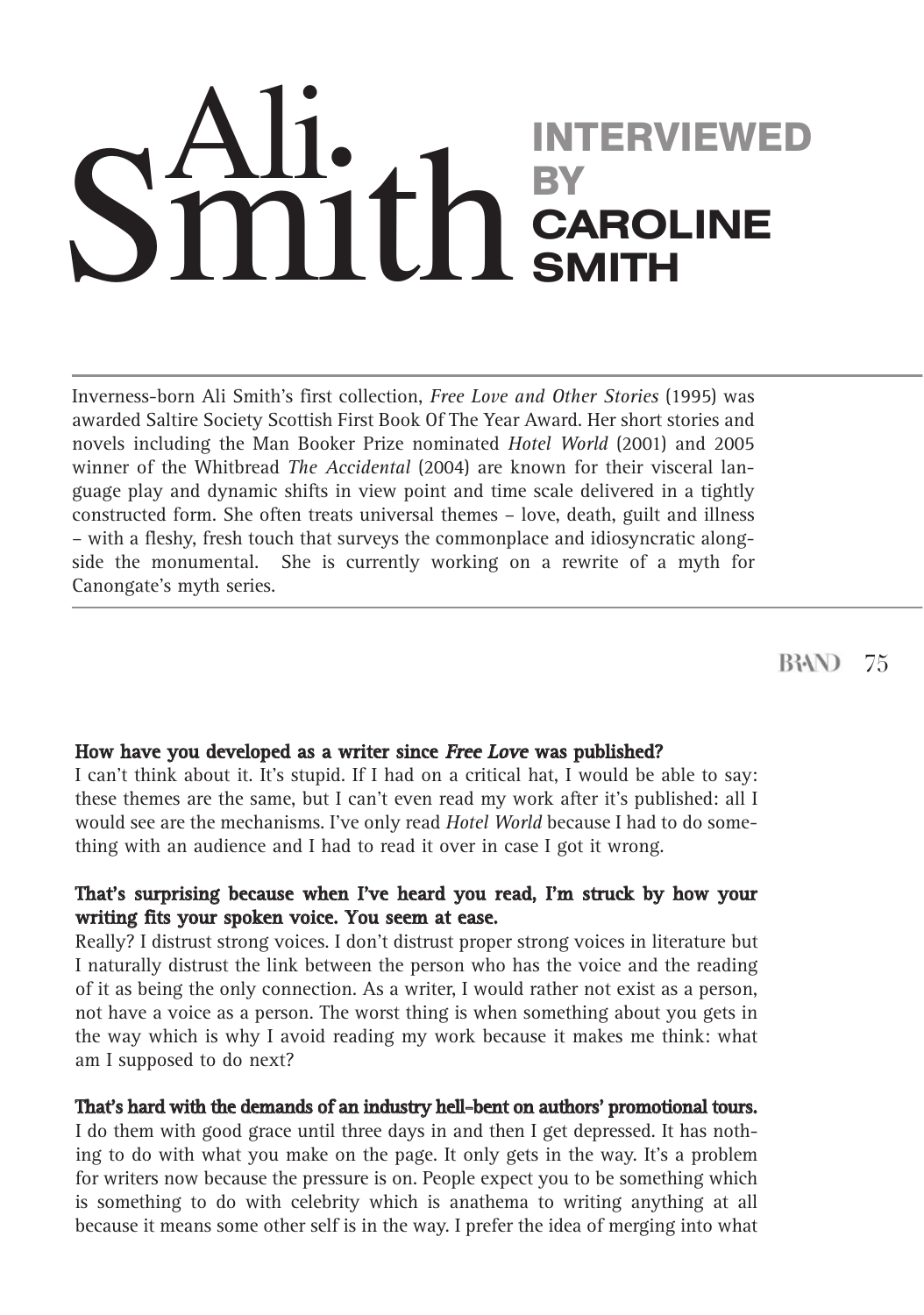you are writing. You have to have no self. One of the interesting dichotomies or dualisms that turn up in life is that opposites are always linked by some kind of equilibrium, so that no self means very loud voice. No self means merging with a voice that can really be heard because so much of writing is about finding voices, finding things which have no voice or finding things which previously haven't had a voice.

# **The character of Else in Hotel World is interesting. You use a number of interfaces to present life for a woman living on the streets: shifting from limited third person to her being seen and described through the eyes of a bored journalist. Did you research?**

I had a clear structure in mind for *Hotel World.* Outside the building was someone who couldn't afford or had no right to be in the building. Inside was someone who worked there and also someone who couldn't afford to stay there as a guest. Else was always an outsider but with that structure, you immediately have all the interfaces. There's a view from here, there, views from people outside. She came about in two ways. Firstly, she really loves words. She was a clever girl who was an outsider. I wonder if clever girls are often outsiders. Secondly, she's truly homeless. For the first and maybe last time I did some research into someone who wasn't me. I asked a girl I saw on the street some facts about what it was like and in return, I gave her money and books. She talked to me about the police, how they move you on, the kind of places you would stay. The rest I made up.

#### **Which point of view are you most comfortable with?**

76 B3AN) Third person. It's a gift to the writer as you can do more things. You can tell the reader five different things by saying one thing. First person is really difficult because everything is questionable but you also have to have trust with the reader.

# **How did the stream of consciousness evolve as a strategy for the sister's section in Hotel World? You use this with another young girl, Astrid, in The Accidental.** All third person is really stream of consciousness. Even when it is structured. All of those characters in *The Accidental* are written in stream of consciousness, in that they are sorting out their unconsciousness with an enhanced consciousness. Astrid's off the hook – nothing's made her sort anything out yet and Michael has lost the word 'and', so the continuum has gone for him. I think characters announce them-

selves by their sentence structures. When I was working on the sister's section in *Hotel World*, I kept looking at it and it wasn't working so I put it on the ground and drew lines where I thought things stopped, then cut and arranged the lines so I could see the links. I wanted to allow the chapter's own consciousness to work on me which I hadn't seen clearly through its structure.

#### **Do you often use that physical strategy?**

Never.

#### **Are you a writer of routine and discipline?**

No. I get up in the morning, mope about and make excuses. But if I'm working on something I start working on it really fast. I'll be at my table straight after breakfast. If not, I have to make myself. The impetus is always the piece of work. Once you are in it, you can't come out of it.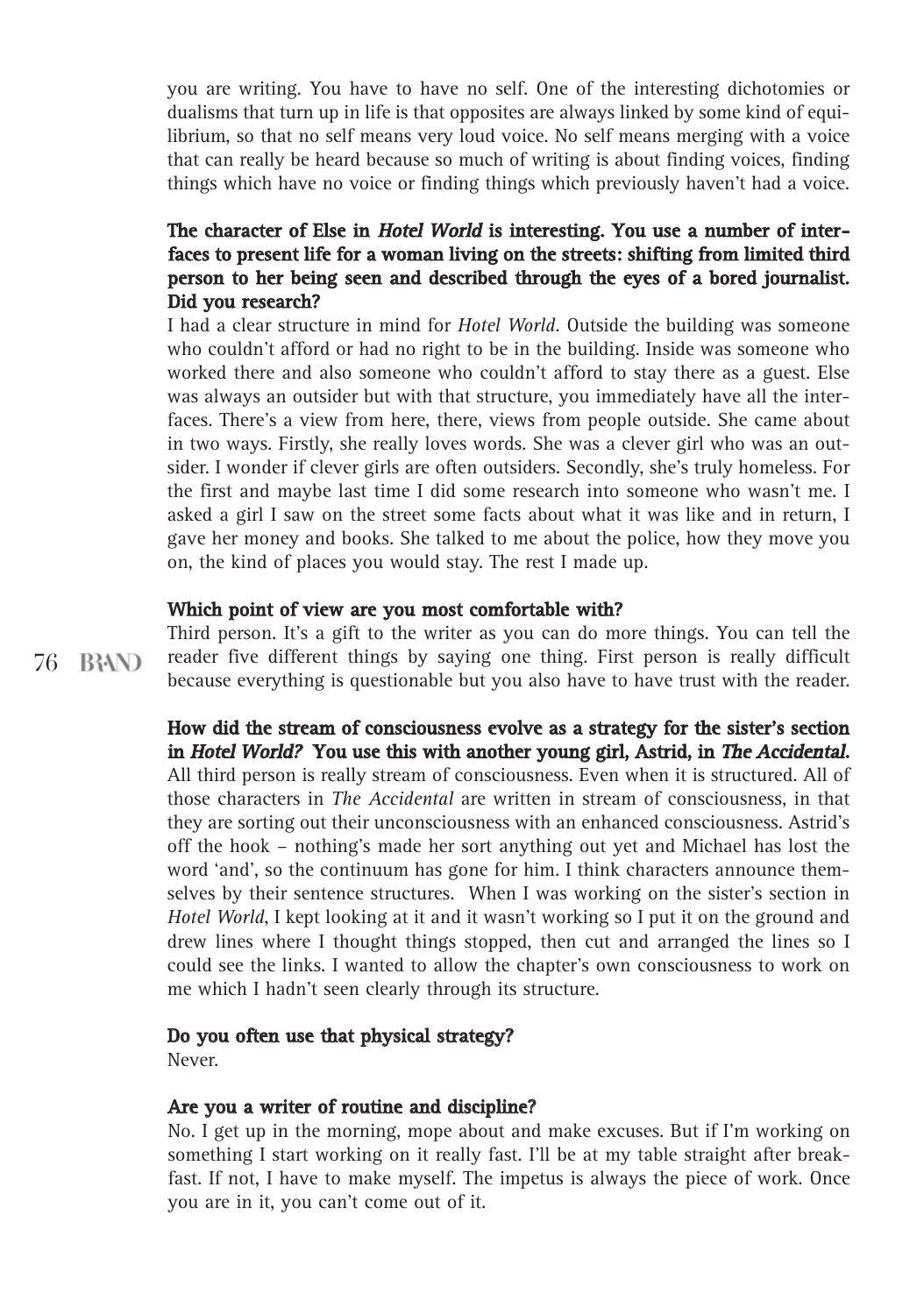## **That's the process of novel-writing. It's relentless.**

A novel won't go away. Everything you do is a wrong decision. Everything is a negotiation; it's a conversation that never goes away. At least with a short story, it's over faster. With a novel you have to tell yourself not to mind. I think there's a proper relationship between instinct and editing. You have to let your instinct go but you also have to know when to edit your craft.

#### **How do you achieve that balance?**

It's a working question. The uncertainty never goes away. When you look back having crossed the tide- and you ask yourself how you did that. In a way, it wasn't me, it was the book, because books are made by books. That stream of consciousness in *Hotel World* is straight out of other books. I don't mean that I'm copying things, I mean we write to pay homage to everything we have read.

#### **Do you prefer the short, sharp energy of the short story?**

It's a relief.

#### **In Free Love, the first story is bold and sets the pace. It's not known initially that the narrator is a woman.**

The publishers didn't want me to call it *Free Love*, but something else. They were also uneasy about that being the first story. But that story is fundamental to the book.

#### **Yes, and interestingly their relationship is ambiguous but not closeted.**

Yes because everything means lots of things. The culture we live in now wants us to see meaning on the surface which doesn't allow for any shadow let alone ambiguity. We can't live like that. It's like being dead with a mobile phone in our hands.

**What drives the short story form?**

The form is exciting because you can do anything with it. In a finite space, you can do the infinite. It's a bit like listening to something on the radio where you can be anywhere in the world, it can take any shape, any voice. With a novel you are much more constrained because it has to be chronological to some extent. It has to be about time. Short stories are about time, but they are about spatiality, something moving out or away from us as a still point. A novel has to be about sequence because it has to move at length from one thing to another. Short stories do that too but within the form you can go any direction and the form will hold it. It's like a mythical beast that can change at any time but you know it will always hold the shape.

#### **Would you just write short stories?**

No, the novel is too seductive. It's a social form. Writing in English, living in Britain, it's impossible to escape class and the British novel is always about class and levels of hierarchy. If there's ever a self that gets in the way of what I am doing, it is that political self and the political consequences of how stories work. And the notions of how you tell a story and it can never not be political. Everything belongs in time and place and history – and we are in it. If we can't see where we are, then more fool us. The self that I was worrying about at the beginning of this is the social, is the person who realises those things – and I always treat those as my particular quandary. That's the self that comes between me and the work.

**B3AN** 77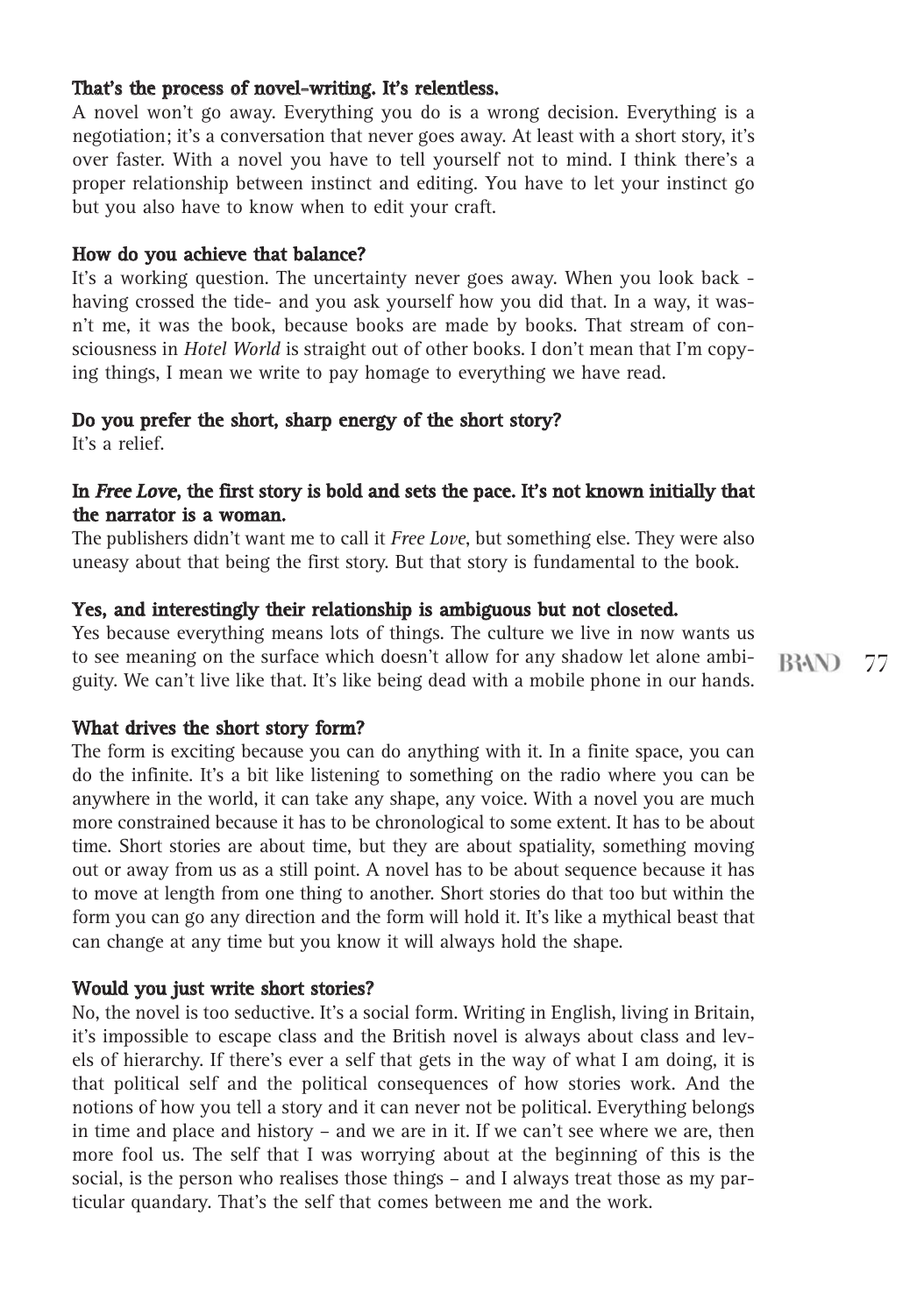# **If you merge into your characters, I'd hazard a guess that Amber in The Accidental is closest to you.**

It's interesting that you think she's me because she is complete artifice! She has no self at all. As well as being the most earth-stampingly bodily character, she is also in dreams and cinemas. She is a trick of light. Each one of her sections is first person and sets up an immediate distrust and immediate self entry. You can place anything or read anything onto this character: she might punch you for it, you know, but you can still carry on doing the reading. I had a number of things from the Alhambra that I wanted to bleed into the section and, using the cinema motif, one of them was the palace. Compare notions of grandeur: the Alhambra is a palace, it's also a six-seater car and it's a person (Amber). Everything we believe resides in a car, cinema and a palace. It resides in all of history: the empire buildings and shiftings that are happening now and happening through that book.

# **You reference the photos showing the humiliation and torture of Iraqi prisoners at the hands of the US army. It's again signposting an interface; and suggesting our complex and yet ambivalent relationship with the media.**

The interface notion is interesting because all of those characters have something between them and the world and questioning if that's a good thing or whether you should see, whether you actually see anything. When we look at a TV screen, do we actually see anything any more?

# **Have you always been interested in language play?**

78 B3AN)

I can't remember a time when I wasn't. There's nothing else to do in Inverness. I love the many meanings that words can have and the whole structure we can make when we just simply suggest. I love the imagination and what the imagination can do. Growing up in a small town being gay and knowing that the world I was in wasn't really going to allow for me - well, not easily - meant that you could believe in positive notions like there were worlds beyond, there were other things you could do and that there were always other words, and that love doesn't have to be sequestered. Just unpack a word and see what comes from it. Words are versatile if we let them be and if they become versatile then we become versatile.

# **And being gay arguably equips you with needing to construct meanings on multiple-levels.**

Yes, imagine the selves that we are supposed to have and the selves we are given. The imagination and reality have always been closely linked. Someone said that the novel gives us our imagined worlds, but actually it gives us our *real* world. Language and fiction give us how we could be, how we can be, if there's a realisation of other words, voices, structures. You just have to keep yourself open: all our selves. Beyond the closed nature which is what society suggests we ought to have – to close off all the time - or is more comfortable as a way for us to be, but it's like a denial of everything that matters.

#### **Who do you enjoy reading now?**

That's difficult. There's the new novel by Nicola Barker. She's an original writer and I don't think there are many in English fiction at the moment because in a way publishing works against originality in a way it hasn't before because the weight on writers to produce the next thing is heinous. Barker manages to have a voice and a